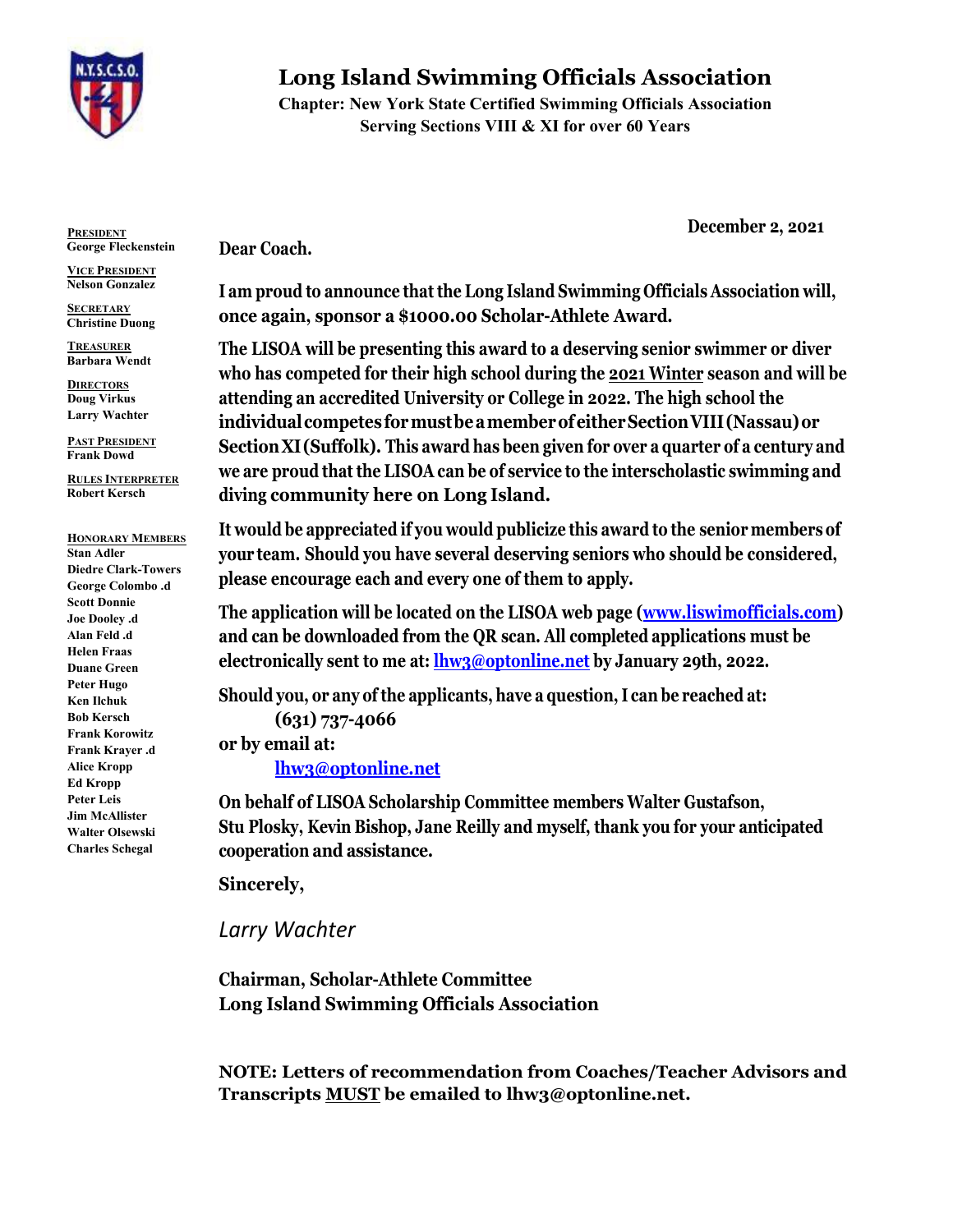

# **LONG ISLAND SWIMMING OFFICIALS ASSOCIATION**

**2022**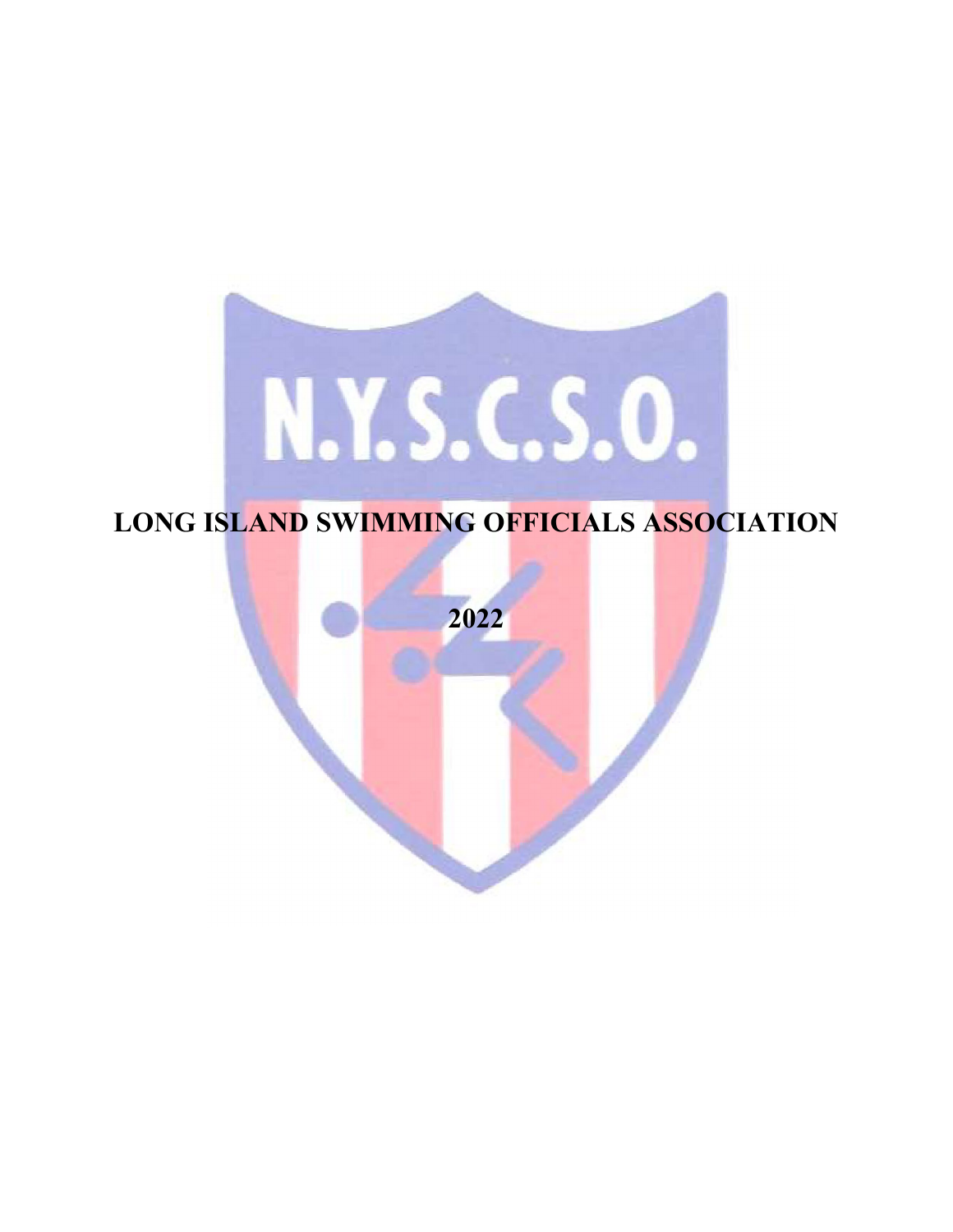## **LONG ISLAND SWIMMING OFFICIALS ASSOCIATION SCHOLAR – ATHLETE APPLICATION (TO BE COMPLETED BY APPLICANT)**

# **Application Checklist**

- **Completed Application with appropriate signatures**
- **Essays**
- **Coach's Letter**
- **Teacher/Advisor Letter**
- **Transcript**
- **Note: Coach's Letter, Teacher/Advisor Letter & Transcript to be emailed to: lhw3@optonline.net**

**Signature of Applicant**

#### **INCOMPLETE APPLICATIONS WILL NOT BE CONSIDERED**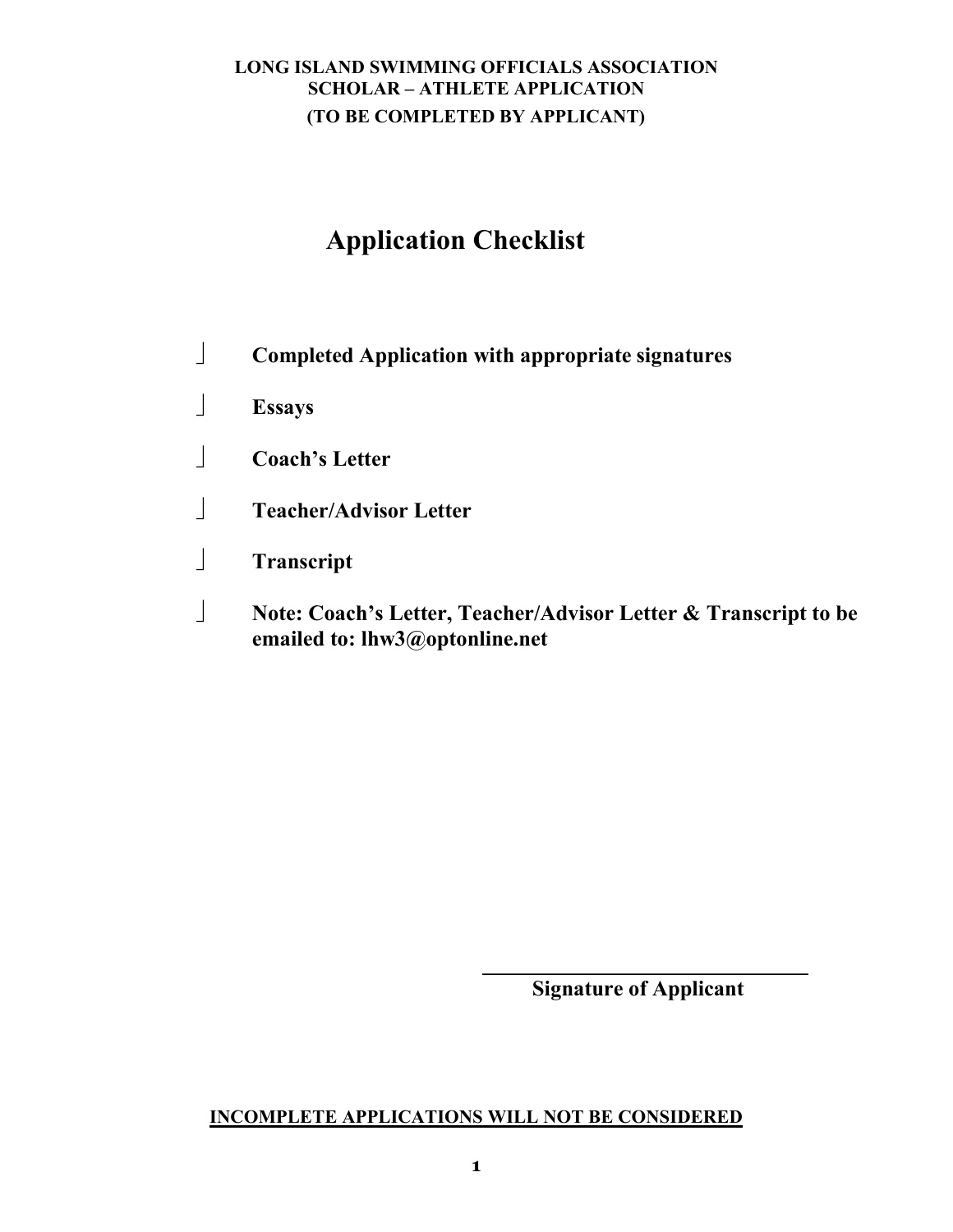## **LONG ISLAND SWIMMING OFFICIALS ASSOCIATION SCHOLAR – ATHLETE APPLICATION EXTRACURRICULAR, PERSONAL AND VOLUNTEER ACTIVITIES**

#### **(USE EXTRA PAPER IF NEEDED)**

|                                                                                                                                                                                                                                                                                                           |                                                                                                                      | Date:                                    |
|-----------------------------------------------------------------------------------------------------------------------------------------------------------------------------------------------------------------------------------------------------------------------------------------------------------|----------------------------------------------------------------------------------------------------------------------|------------------------------------------|
|                                                                                                                                                                                                                                                                                                           |                                                                                                                      |                                          |
|                                                                                                                                                                                                                                                                                                           |                                                                                                                      |                                          |
|                                                                                                                                                                                                                                                                                                           |                                                                                                                      |                                          |
|                                                                                                                                                                                                                                                                                                           |                                                                                                                      |                                          |
|                                                                                                                                                                                                                                                                                                           |                                                                                                                      |                                          |
|                                                                                                                                                                                                                                                                                                           |                                                                                                                      |                                          |
| List colleges applied to in order of your preference:<br><b>NAME OF COLLEGE</b>                                                                                                                                                                                                                           |                                                                                                                      | <b>INTENDED MAJOR DATE OF ACCEPTANCE</b> |
|                                                                                                                                                                                                                                                                                                           | $1.$ $\overline{\phantom{a}}$                                                                                        |                                          |
|                                                                                                                                                                                                                                                                                                           | 2. $\overline{\phantom{a}}$                                                                                          |                                          |
|                                                                                                                                                                                                                                                                                                           | $\frac{3}{2}$                                                                                                        |                                          |
| $\overline{4}$ .                                                                                                                                                                                                                                                                                          | <u> Alexandria de la contrada de la contrada de la contrada de la contrada de la contrada de la contrada de la c</u> |                                          |
| 5.                                                                                                                                                                                                                                                                                                        | <u> 1989 - Johann Barbara, martxa eta batarra (h. 1989).</u>                                                         |                                          |
| $\frac{1}{2}$ . $\frac{1}{2}$ . $\frac{1}{2}$ . $\frac{1}{2}$ . $\frac{1}{2}$ . $\frac{1}{2}$ . $\frac{1}{2}$ . $\frac{1}{2}$ . $\frac{1}{2}$ . $\frac{1}{2}$ . $\frac{1}{2}$ . $\frac{1}{2}$ . $\frac{1}{2}$ . $\frac{1}{2}$ . $\frac{1}{2}$ . $\frac{1}{2}$ . $\frac{1}{2}$ . $\frac{1}{2}$ . $\frac{1$ |                                                                                                                      |                                          |

#### **ACADEMIC HONORS**

**Please list all academic honors earned and society memberships while in high school. (Use extra paper as needed).**

#### **ATHLETIC ACCOMPLISHMENTS**

**Tell us about your top three varsity level swimming events and include your best times or point totals, any high school**  records held and the highest level of high school competition where you have swum. Also include any other varsity sports **you have participated in while in high school. (Use extra paper as needed)**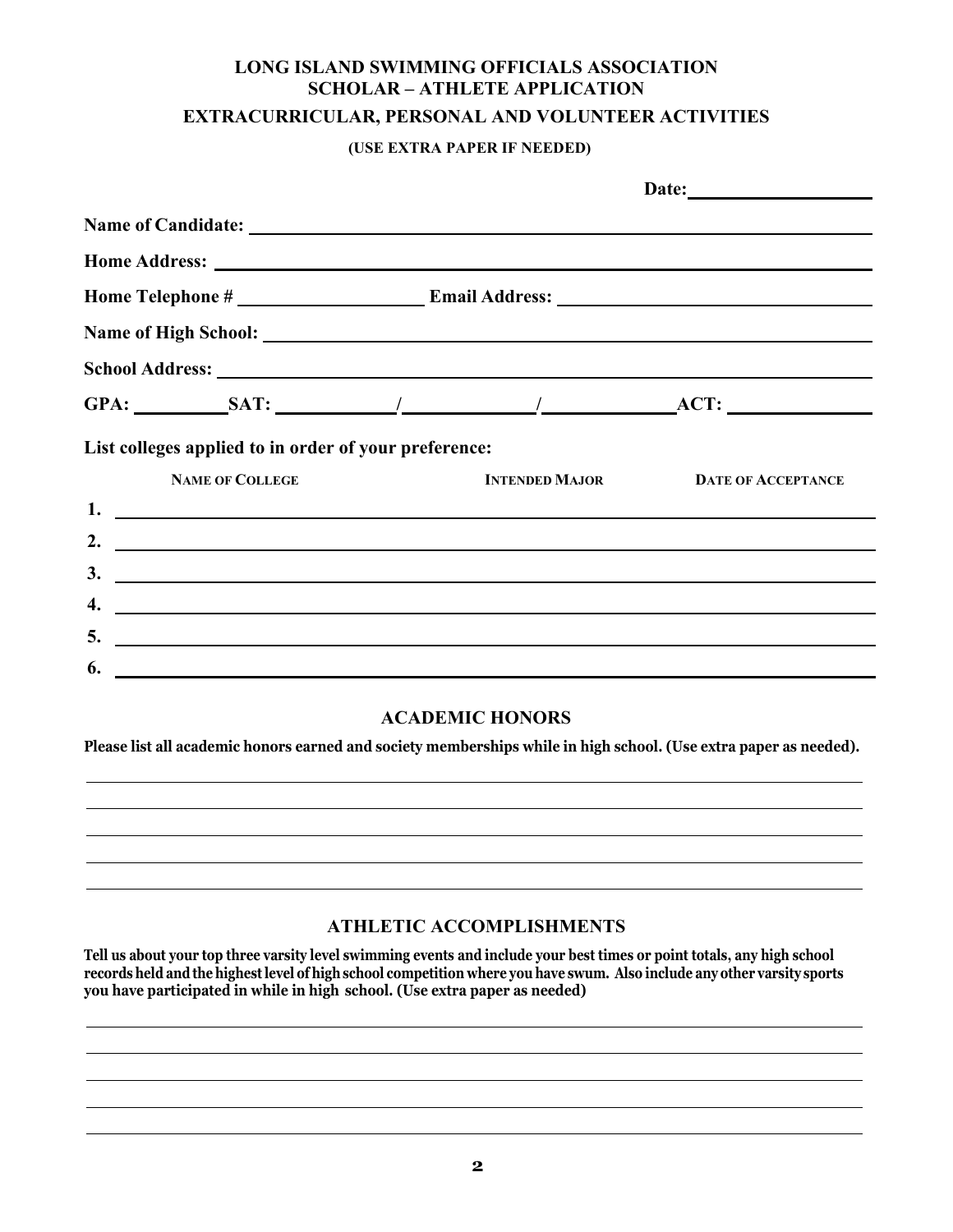# **LONG ISLAND SWIMMING OFFICIALS ASSOCIATION SCHOLAR – ATHLETE APPLICATION**

#### **EXTRACURRICULAR, PERSONAL AND VOLUNTEER ACTIVITIES**

#### **(INCLUDING SUMMER – USE EXTRA PAPER IF NEEDED)**

**List yourprincipal extracurricular, community, andfamily activities andhobbiesinthe order oftheir interestto you. Include specific events and/or major accomplishments such as musical instrument played, varsity letters earned and captain of teams etc.**

| <b>ACTIVITY</b> | <b>GRADE</b><br><b>LEVEL</b> | <b>HOURS</b><br>PER WEEK | <b>WEEKS</b><br>PER YEAR | POSITIONS HELD, HONORS WON<br>OR LETTERS EARNED |
|-----------------|------------------------------|--------------------------|--------------------------|-------------------------------------------------|
|                 |                              |                          |                          |                                                 |
|                 |                              |                          |                          |                                                 |
|                 |                              |                          |                          |                                                 |
|                 |                              |                          |                          |                                                 |
|                 |                              |                          |                          |                                                 |
|                 |                              |                          |                          |                                                 |

## **WORK EXPERIENCE**

**Please list principal jobs you have held during the past three years (including summer employment).**

| <b>SPECIFIC NATURE OF WORK</b> | <b>EMPLOYER</b> | <b>DUTIES</b> | <b>DATES</b> | <b>HOURS</b><br><b>PER</b><br>WEEK |
|--------------------------------|-----------------|---------------|--------------|------------------------------------|
|                                |                 |               |              |                                    |
|                                |                 |               |              |                                    |
|                                |                 |               |              |                                    |
|                                |                 |               |              |                                    |
|                                |                 |               |              |                                    |
|                                |                 |               |              |                                    |

## **ESSAYS**

**On separate sheets of paper, please answer the following questions. REMEMBER TO PRINT YOUR NAME AT THE TOP OF EACH SHEET.**

- **1. Please tell us about yourself. Describe your interest. Why do you plan on attending college and any long-term goals that you have for yourself? In addition, tell us about any significant occurrences in your life that have made you who you are today.**
- **2. Tell us what you have done to occupy your time over the past two summers.**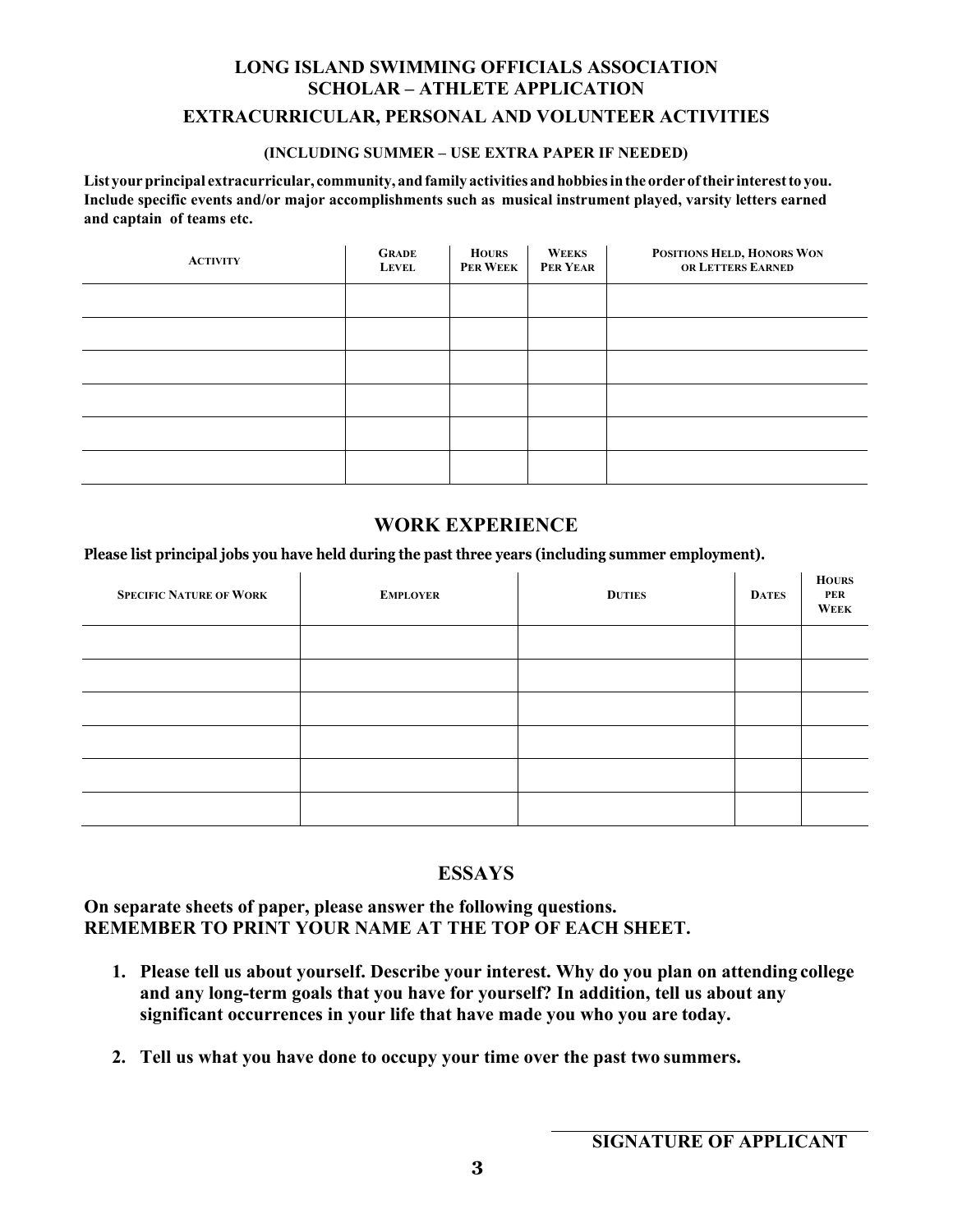# **LONG ISLAND SWIMMING OFFICIALS ASSOCIATION SCHOLAR – ATHLETE APPLICATION (THIS SECTION TO BE COMPLETED BY PARENT OR GUARDIAN)**

| Other members of your household:                                                                                                                                                                                                                                                                                       |  |     |
|------------------------------------------------------------------------------------------------------------------------------------------------------------------------------------------------------------------------------------------------------------------------------------------------------------------------|--|-----|
| Name Relationship Age Name Relationship                                                                                                                                                                                                                                                                                |  | Age |
| $1.$ $4.$                                                                                                                                                                                                                                                                                                              |  |     |
| 2. $\frac{1}{2}$ $\frac{1}{2}$ $\frac{1}{2}$ $\frac{1}{2}$ $\frac{1}{2}$ $\frac{1}{2}$ $\frac{1}{2}$ $\frac{1}{2}$ $\frac{1}{2}$ $\frac{1}{2}$ $\frac{1}{2}$ $\frac{1}{2}$ $\frac{1}{2}$ $\frac{1}{2}$ $\frac{1}{2}$ $\frac{1}{2}$ $\frac{1}{2}$ $\frac{1}{2}$ $\frac{1}{2}$ $\frac{1}{2}$ $\frac{1}{2}$ $\frac{1}{2}$ |  |     |
|                                                                                                                                                                                                                                                                                                                        |  |     |
| Siblings currently attending college:                                                                                                                                                                                                                                                                                  |  |     |
|                                                                                                                                                                                                                                                                                                                        |  |     |
| $1.$ $3.$<br>2. $\overline{\phantom{a}}$                                                                                                                                                                                                                                                                               |  |     |
| Estimated total cost of first year of college: _________________________________                                                                                                                                                                                                                                       |  |     |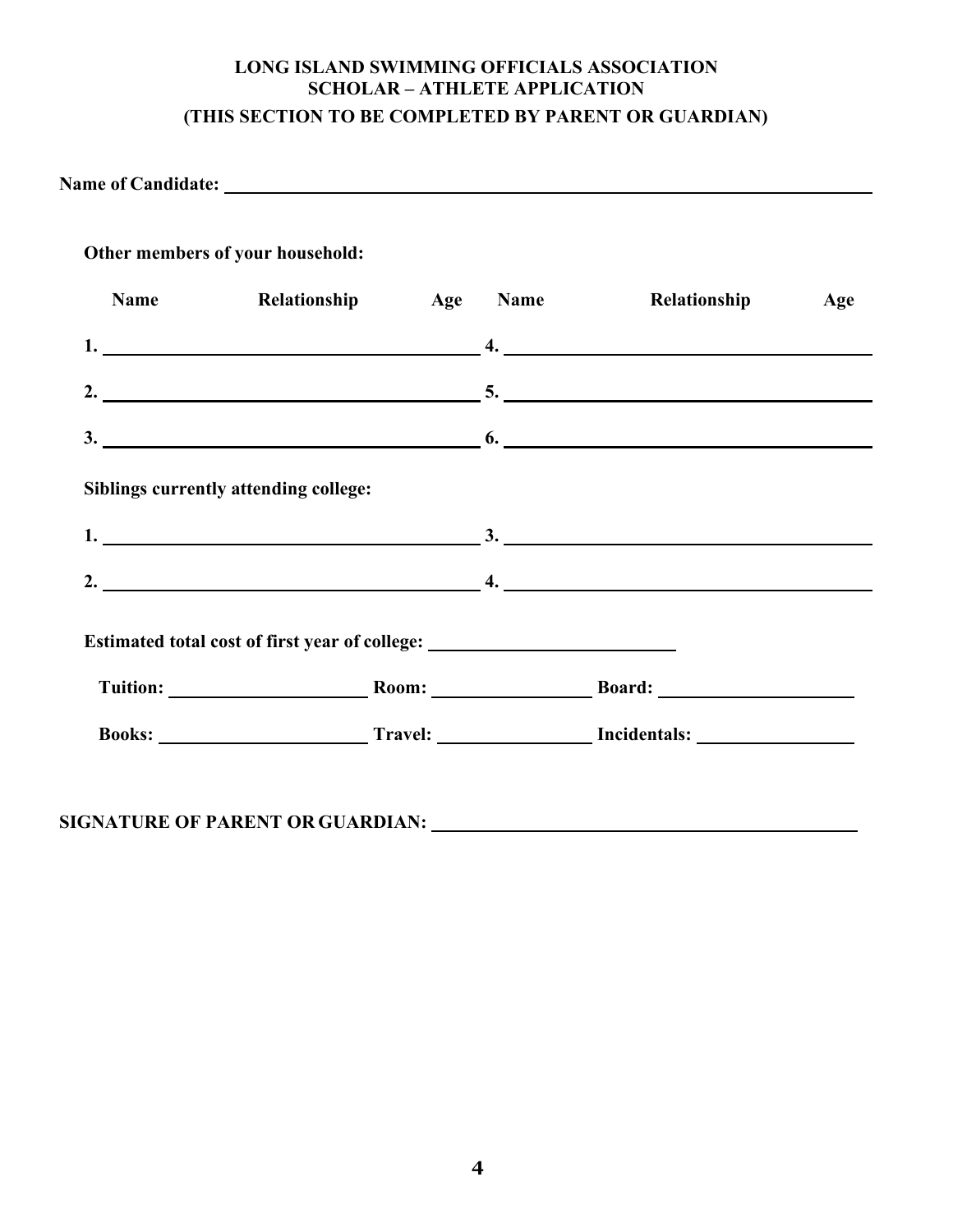## **LONG ISLAND SWIMMING OFFICIALS ASSOCIATION SCHOLAR – ATHLETE APPLICATION (THIS SECTION TO BE COMPLETED BY SWIM COACH)**

#### **HIGH SCHOOL SWIM COACH LETTER OF REFERENCE:**

#### **Name of Candidate:**

Tell us about the swimmer you are recommending. Include their abilities as a swimmer or diver and their work ethic with respect to competitive swimming and diving. Share with us any positive influence they may *have on their teammates. Describe their personal qualities. Feel free to include any additional comments that you deem significant.*

*Letter is to be emailed to: lhw3@optonline.net*

**Name**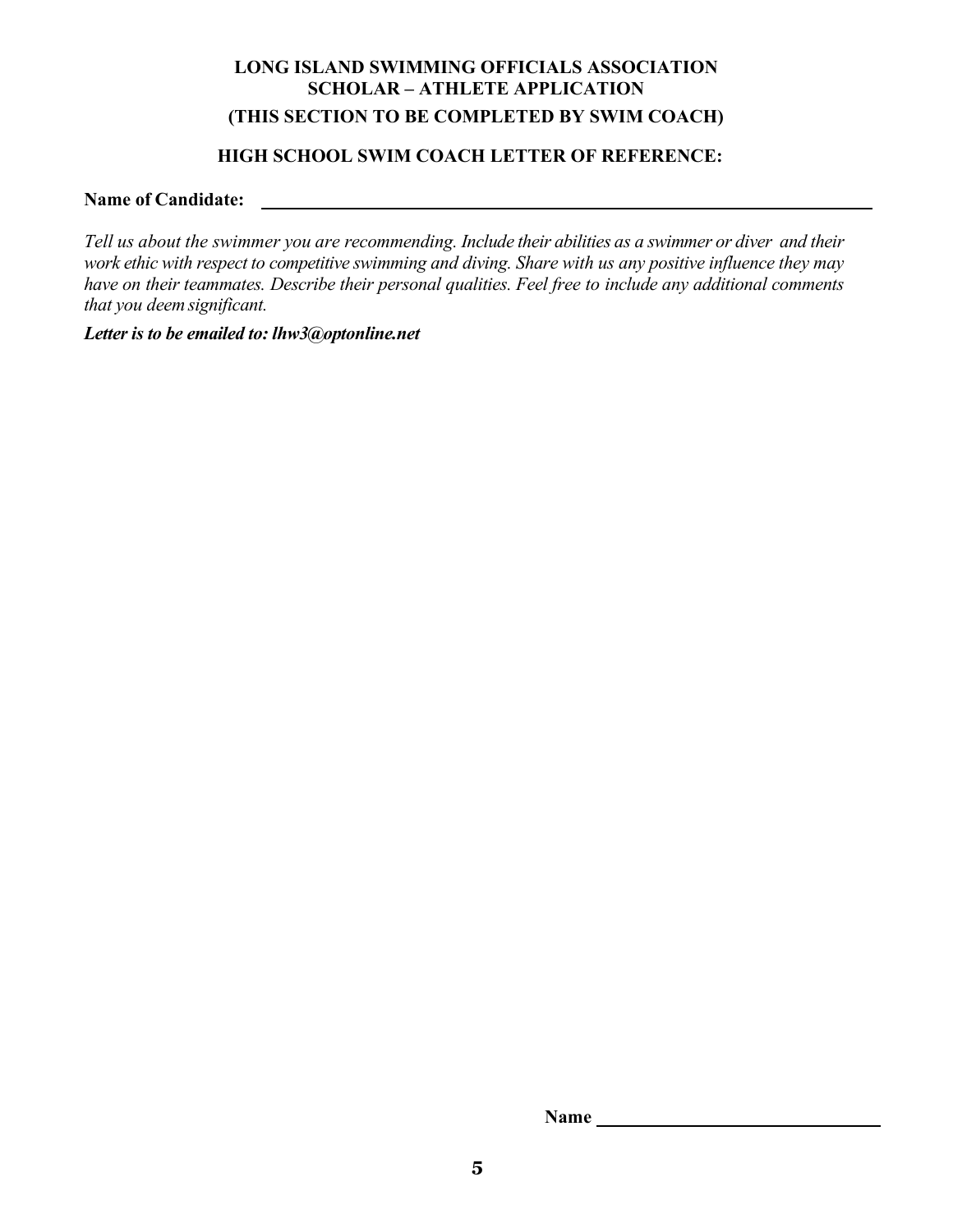### **LONG ISLAND SWIMMING OFFICIALS ASSOCIATION SCHOLAR – ATHLETE APPLICATION**

## **SCHOOL ADMINISTRATOR / TEACHER LETTER OF RECOMMENDATION**

| <b>Name of Candidate:</b>        |                          |
|----------------------------------|--------------------------|
| <b>Name of School Official:</b>  | <b>High School:</b>      |
| <b>Title of School Official:</b> | <b>Telephone Number:</b> |

*On official school letterhead, please tell about the candidate. Tell us about the school activities they are involved in and any leadership roles they have displayed. Any additional comments about any special interests or abilities would also be welcomed.*

*Letter is to be emailed to: lhw3@optonline.net*

**Signature of School Official:**